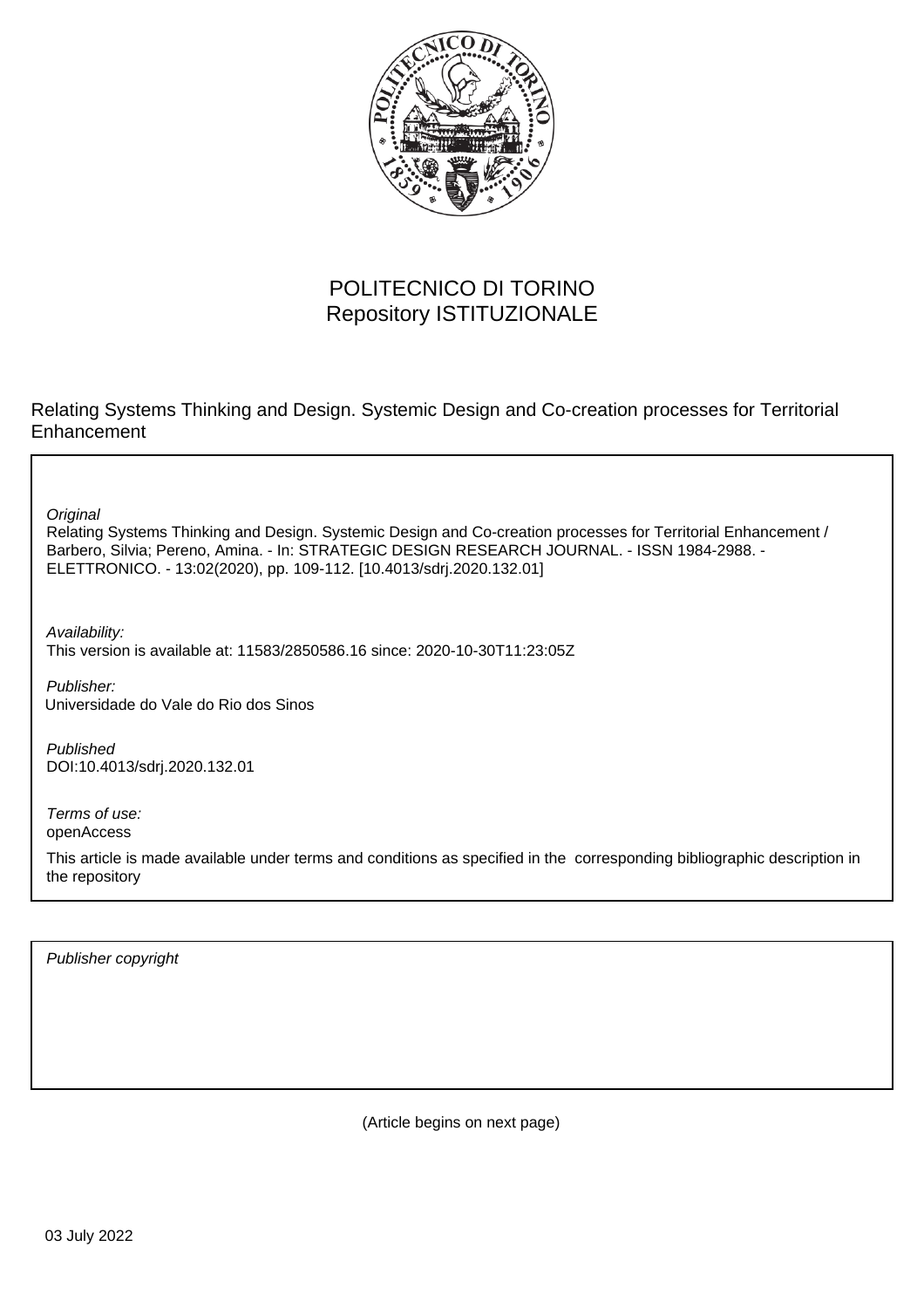**STRATEGIC DESIGN RESEARCH JOURNAL** 

volume 13 I number 02 May - August 2020 RELATING SYSTEMS THINKING AND DESIGN

# SYSTEMIC DESIGN AND **CO-CREATION PROCESSES**<br>FOR TERRITORIAL<br>ENHANCEMENT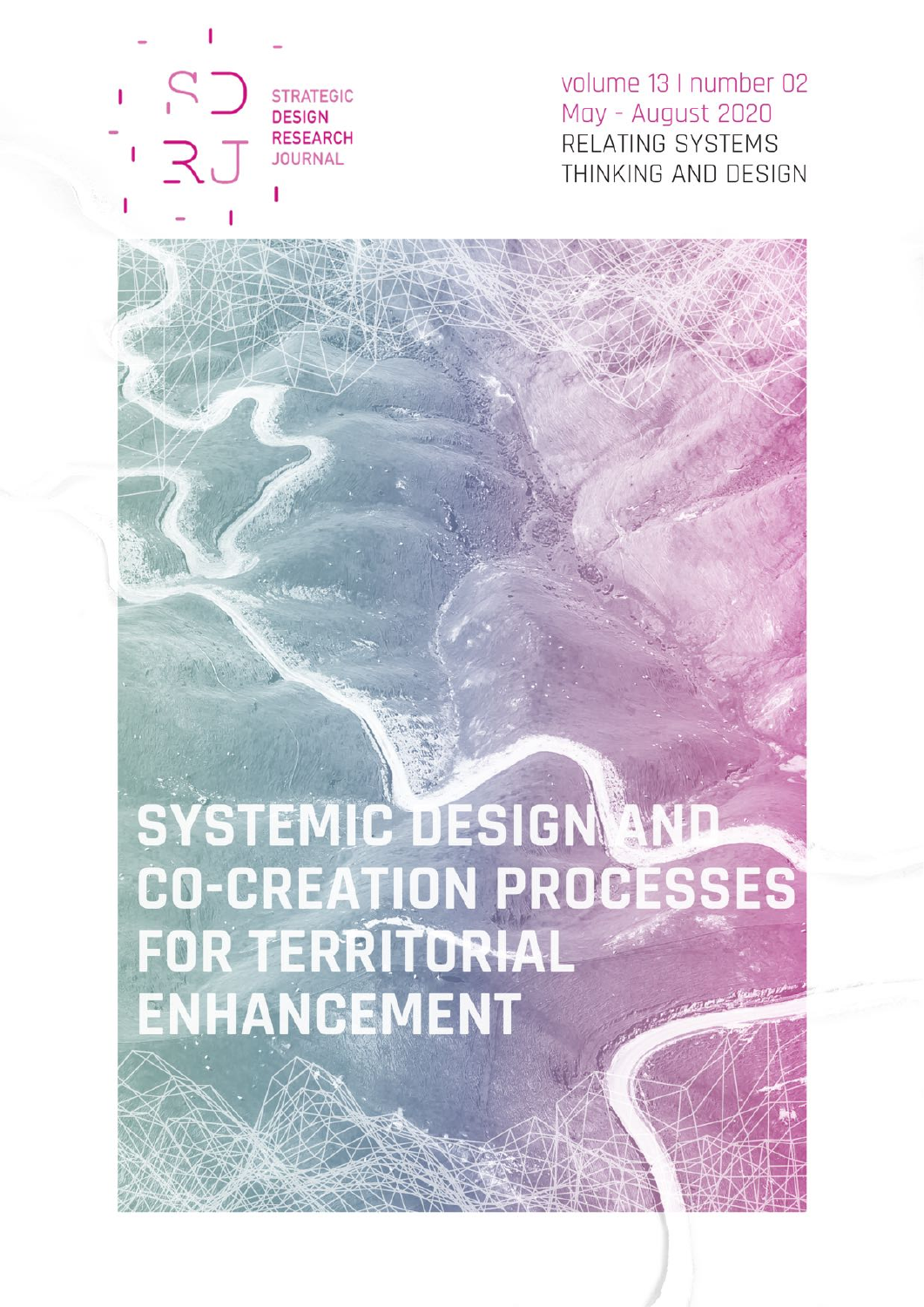

Strategic Design Research Journal, volume 13, number 02, May - August 2020 Unisinos – doi: 10.4013/sdrj.2020.132.01

**EDITORIAL**

# **SPECIAL ISSUE: RELATING SYSTEMS THINKING AND DESIGN. SYSTEMIC DESIGN AND CO-CREATION PROCESSES FOR TERRITORIAL ENHANCEMENT**

The world we live in is hectic and multifaceted, characterised by continuous changes that are more frequent, radical and dramatic than ever before. Their dimension rapidly shifts from local to global and vice-versa, due to the increasingly interconnected nature of relations, affecting society at many different levels. This results in a rising complexity that requires new creative solutions with a high degree of adaptability to be properly addressed. It is in this scenario that systemic design disciplines can effectively integrate systems thinking and its methods with design to address this multi-stakeholder complexity, by creating new resilient systems moving towards sustainability at environmental, social and economic levels. Systemic design adapts from known design competencies to frame, understand, explore, propose and design complex services and systems, acting in the context of the indeterminacy of wicked problems.

A systemic approach to territorial development addresses all aspects of sustainable sociotechnical systems, by promoting social innovation to enhance people' wellbeing and their active engagement in local communities, aiming at developing local economies and acting in full respect for the environment and natural resources. The challenge of territorial enhancement has close links with the broader concept of sustainable development since it deals with complex issues concerning the manner, the scale, and the time of the design intervention in order to achieve environmental, social and economic sustainability. To that end, systemic design disciplines consider the need to design locally supportive structures for economic and social flourishing, organically co-created and co-produced within the regions themselves. The concept of co-creation is crucial for the long-term sustainability of the territorial systems: it includes a wide range of participatory practices for design and decision-making, aiming at facilitating multi-stakeholder engagement. Urban and regional development processes are strongly dependent on people's ability to develop sustainable structures that, on the one hand, facilitate all forms of innovation, creativity, new ideas, and visions and, on the other hand, maintain the essential stability of the system.

The call for papers welcomed contributions addressing collaborative research domains in which design is boosting innovation and sustainability. Authors provided their view on how systems thinking in design disciplines can help our territorial and socio-technical systems to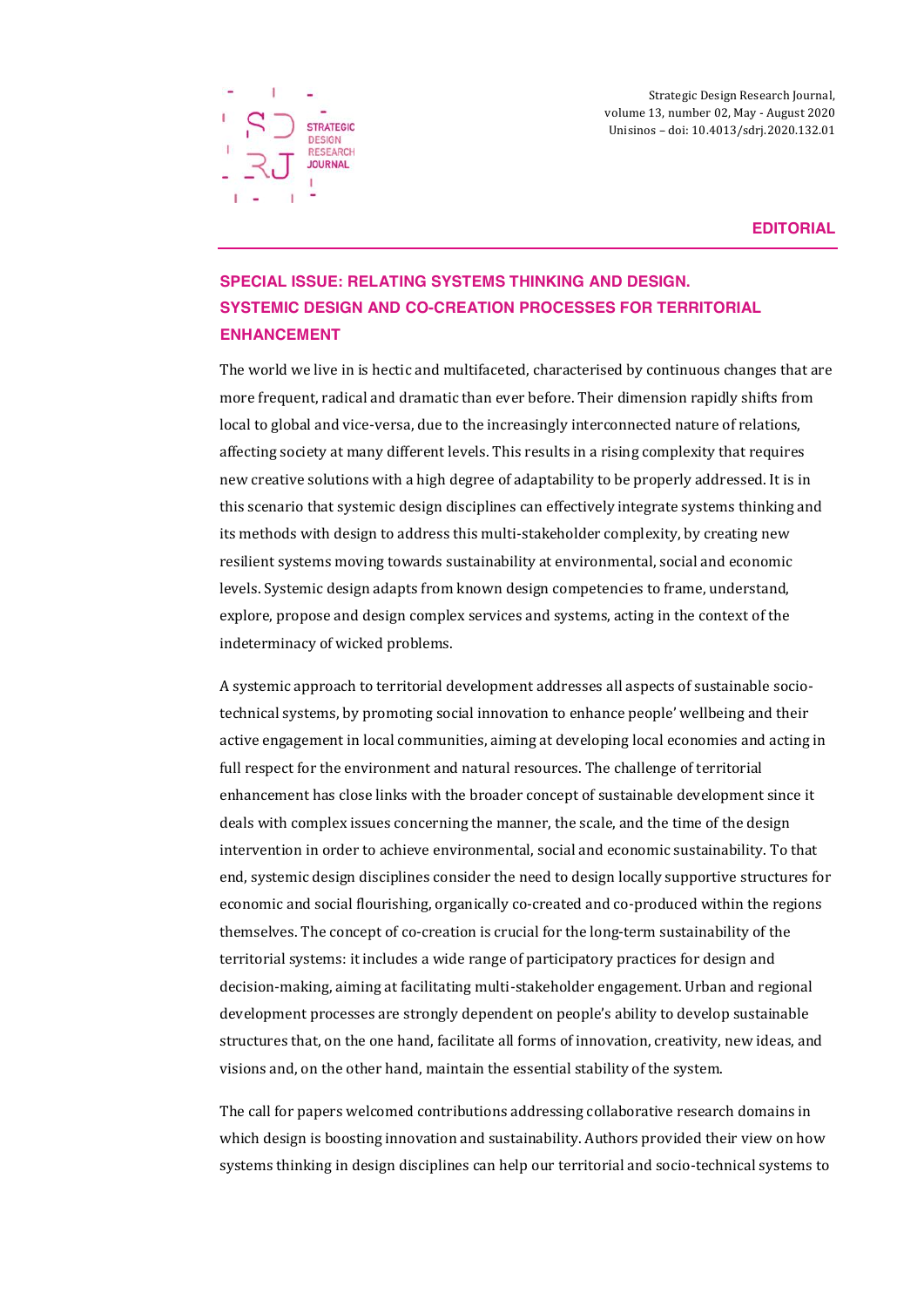face the complex challenge of sustainability. Part of the papers were presented at the 7th Relating Systems Thinking and Design Symposium (RSD7), and after the discussion, were further developed in this special issue.

Overall, the special issue presents ten papers that frame the wicked problem(s) of sustainable territorial development from different perspectives, by addressing three main macro-topics: (I) Design tools and practices for territorial enhancement; (II) Co-creation experiences of urban and regional development; (III) Specific value chains as leverages for triggering local development.

*Amina Pereno* and *Silvia Barbero* propose an analysis of the systemic design tools supporting socio-technical system innovation to frame the contribution of systemic design to territorial enhancement, stressing the contact points and potential synergies between different design approaches. *Harah Chon* examines the practices of existing social enterprises to develop replicable models and processes and inform future social design contexts by providing a broad framework of bottom-up systems thinking through participatory methods enhancing social and cultural values.

Three further papers focus on design tools and practices that can boost territorial enhancement at different levels. *Emanuela Lima Silveira* and *Aguinaldo dos Santos* explore the use of heuristics as a structured method to support multidisciplinary teams in designing complex Sustainable Product + Service Systems within urban contexts. *Yota Passia* and *Panagiotis Roupas* start from Christopher Alexander's Design Patterns to establish a code for architectural space to understand how and why space changes and how this capacity for change can be enhanced or suspended to allow for its adaptability and reversibility. *Marie Davidová* investigates the Systemic Approach to Architectural Performance and its use of design tools aimed at creating prototypical urban interventions that can drive extensive generative agencies across various communities and agents.

Then, different co-creation experiences at urban and regional levels are proposed by three papers. *Rosangela Míriam Lemos Oliveira Mendonca, Ediméia Maria Ribeiro de Mello, Samantha de Oliveira Nery* and *Eduardo Romeiro Filho* present the results of an urban gardening project that has integrated different design tools in order to engage local communities, universities and public institutions in a structured co-creation process. *Luisa Collina, Laura Galluzzo, Claudia Mastrantoni* and *Vanessa Monna* show the methods and results of the 'Hall of the Future' requalification project and other related experiences, focusing on how co-design tools can foster the involvement of a large and diverse number of